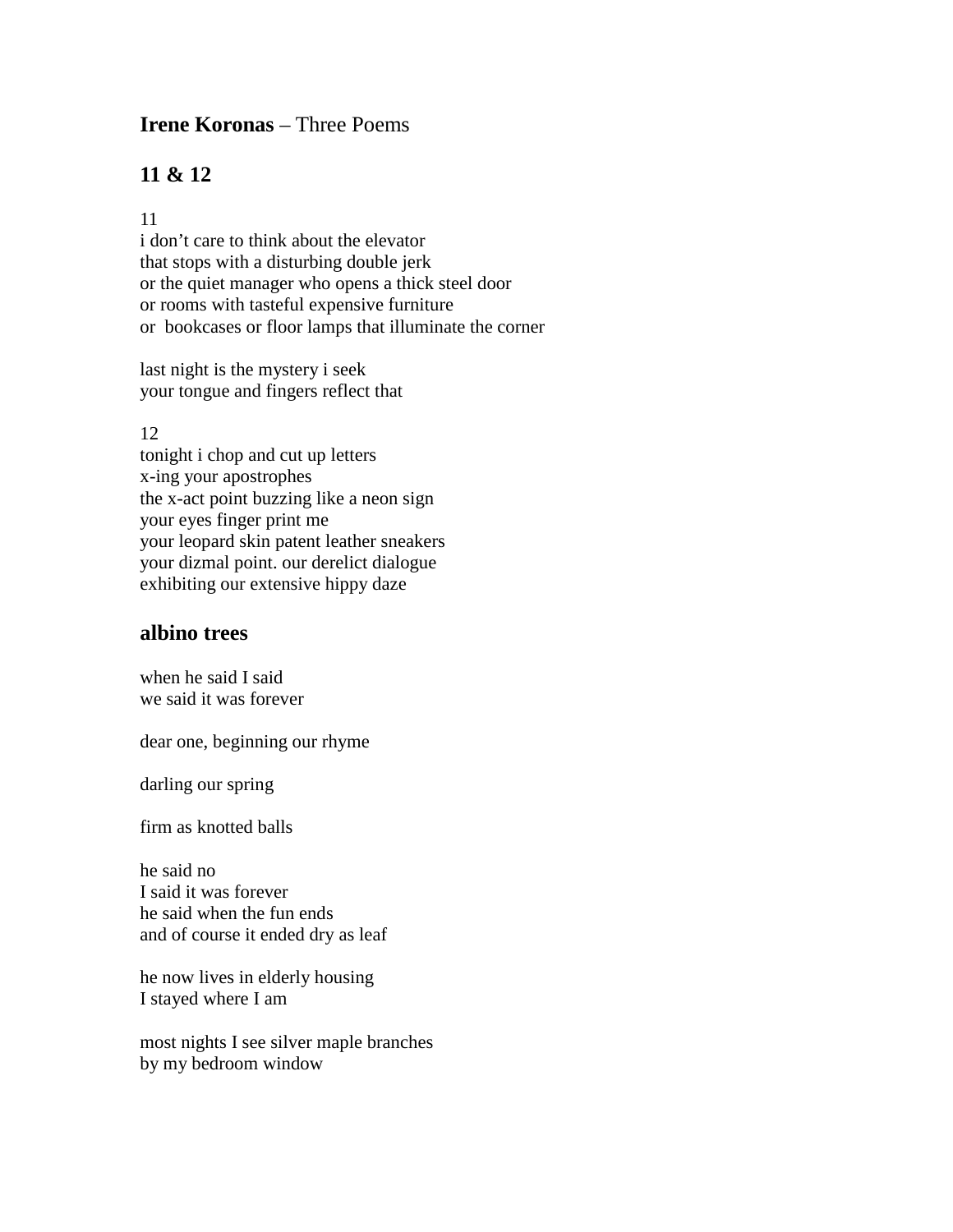he stopped calling after I said its to much to hear his raspy voice. his roots underneath all the dirt

I tell myself it was then when there was a then that ended even when forever twigs my memory

# **dream, dally, grass**

there are dreams I wish I could remember, knowing dreams were somewhere I wanted to be but i'm awake. last night is simply a dream a pearl necklace a bone in our ears or in our mouth we study and create theories produce evidence for young breasts the biggest penis the penis is harder on theory some men use their tongue instead

the right setting to show off tinkered slammed dishes we all enjoy being a dream

few can control their dream life those that do dally with fear swallow their children make claim to sky highjack conversations rest on grass look at clouds

metea says, isn't it amazing how every individual finger print is different